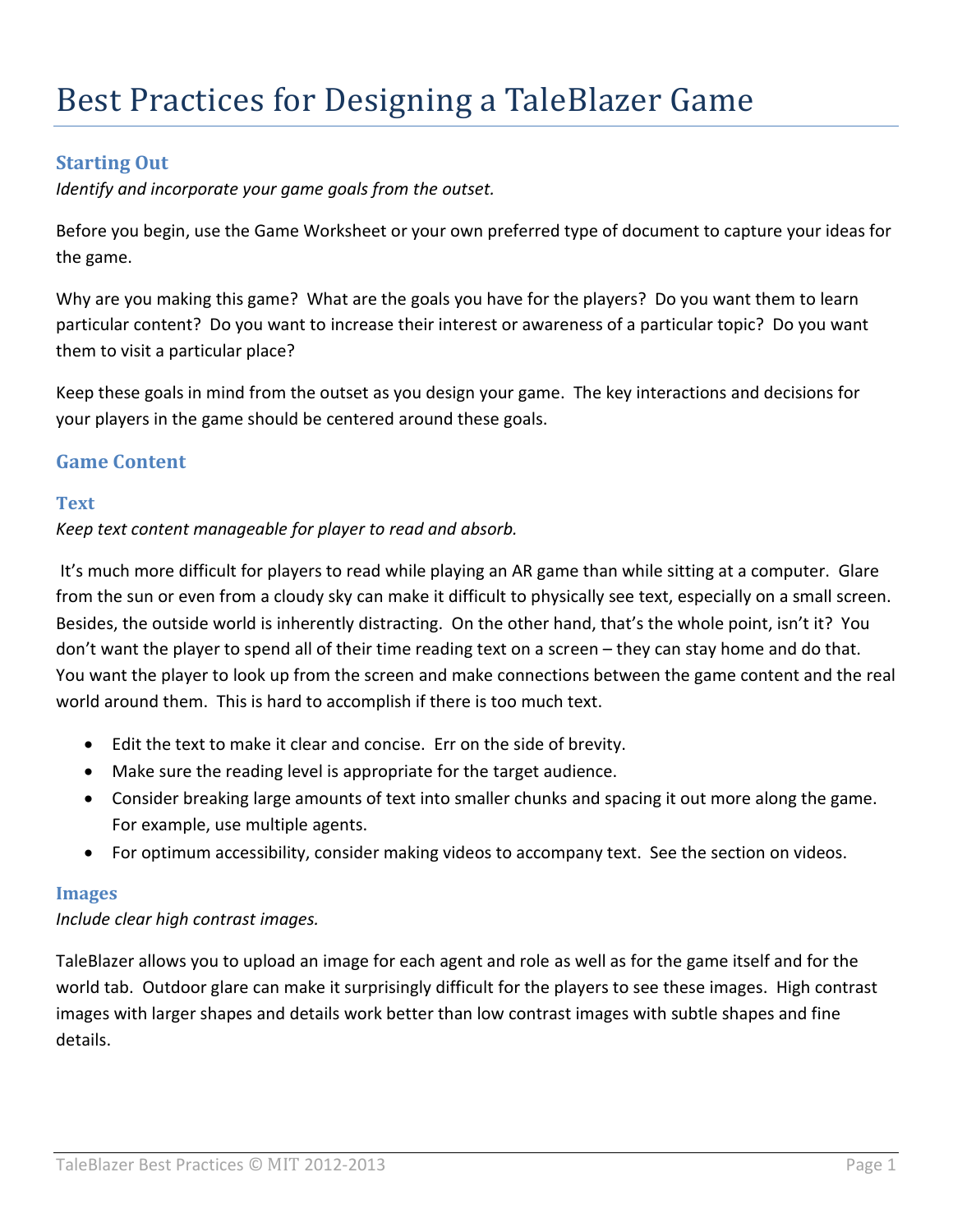*Keep backups of your original image files.* TaleBlazer compresses uploaded images. It is possible that future versions of TaleBlazer will support larger images as mobile devices evolve. In that event, you may want to reupload your original image files to that future version of TaleBlazer to take advantage of the improvements.

### **Videos**

*Consider using videos to make your game accessible to a wider audience.*

Vision, age, language, and literacy issues may make text content less accessible to certain players. Videos can mitigate this problem. Our user testing has shown that even very simple videos comprised of someone reading the text aloud accompanied by the static image of the agent and sub-titles along the bottom can be quite effective. Keep in mind that producing videos should be among the last steps of the game development as the text is likely to change frequently during the design process. Note that TaleBlazer only allows videos to be played as a 'video action' – the player has to press a button on a dashboard to play a video.

## **Reviewing Content**

*Allow your players to review important content.*

If the game includes information or directions that the player needs to remember, careful design of the game is needed to ensure the player will be able to access critical information when it is needed. There are some intricacies of the TaleBlazer platform to keep in mind. By default, TaleBlazer only includes the 'Game' tab and the 'Map' tab. Neither of these tabs allows the player to review information effectively. To allow the player to review information, you must include one or more of the following tabs.

## *History Tab*

*The most straightforward way to allow players to review information is to include all important information and directions as text or video actions on agents (or in the agent name or description) and include the 'History' tab in the game.*

The history tab shows a chronological list of all visited agents starting with the most recently visited agent at the top. When the player taps on an agent, they can see the agent dashboard – which shows the name, image, and description of the agent. It also shows a snapshot of the traits and actions as they were when the player bumped the agent, with one exception. Script actions are NOT visible from history. This is to maintain consistency with the history metaphor.

IMPORTANT: Avoid using the 'say' blocks to convey critical information. 'Say' blocks are executed inside scripts. Scripts cannot be executed from the history tab so the player will not be able to review information provided via the 'say' block from the history tab. Instead use description text or text actions.

NOTE: The introduction is included on the history tab; the player will be able to review the introduction if and only if you include the History tab in the game.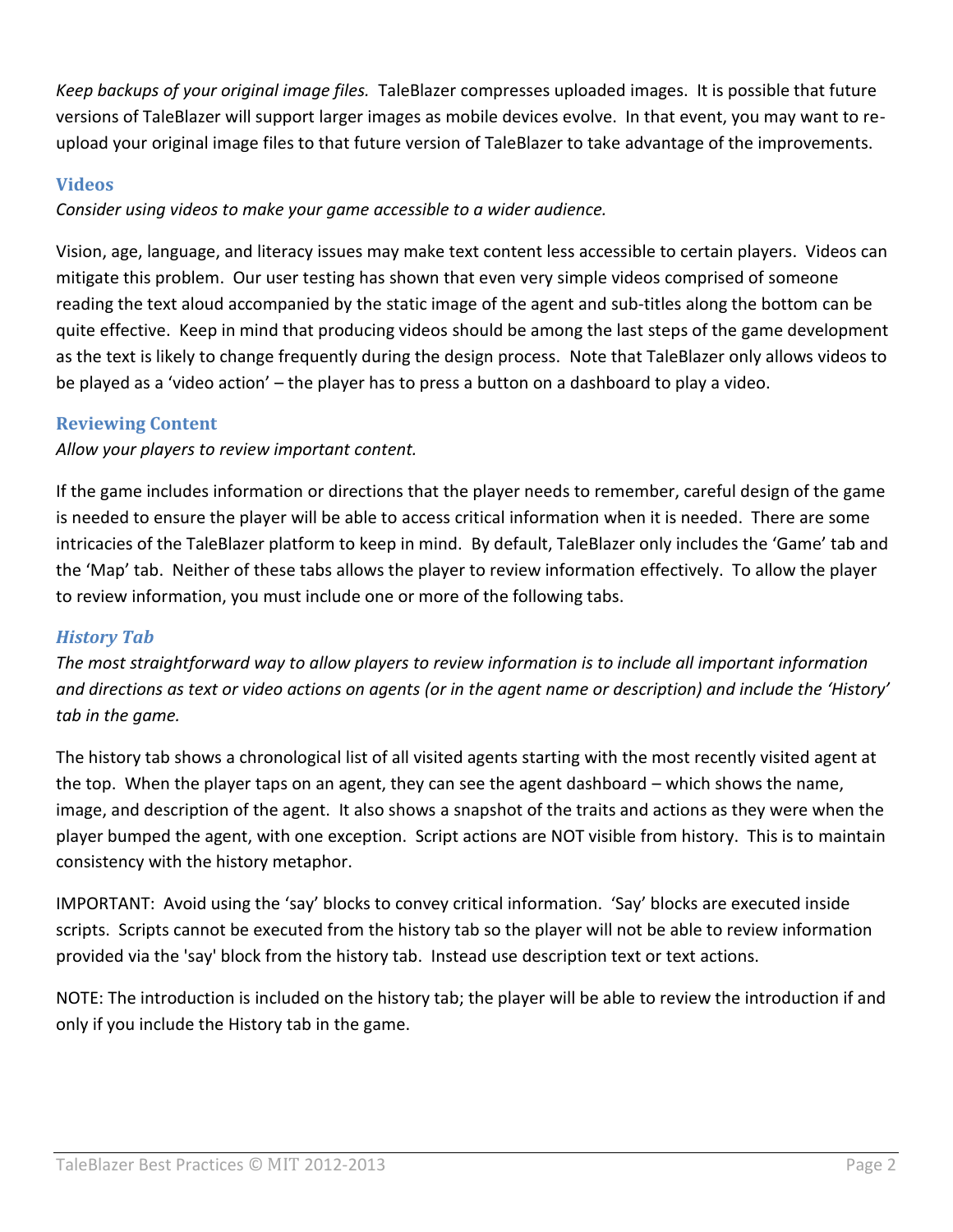NOTE: The game designer can opt to exclude certain agents from the history tab by unchecking 'Show agent' in the 'History Tab' section of the 'Bump Settings' dialog. This setting cannot be changed during game play. There is no block to hide or show an agent on the history tab.

## *Inventory Tab*

*The game designer can opt to use the inventory tab to highlight a short list of important agents (and all their relevant information) to the player*.

Think of it as an evidence collection bag. The inventory tab shows the agents in the player's inventory and looks very similar to the history tab except that tapping on agents in the history is counted as a 'bump' – the bump script is executed and the current traits and actions are shown and fully accessible - including script actions. Perhaps the more critical difference to this use case of the inventory is that the game designer can use blocks to control what the player sees in their inventory while this is not possible for the history tab. The pick up and drop blocks add and remove agents from the inventory; the include and exclude blocks show or hide agents in the player's inventory. For example, certain agents could represent critical facts. When the player bumps into such agents, the bump script would include a pickup block to automatically move the agent to the player's inventory. The player reviews the important facts by looking at their inventory tab. Using the inventory tab to present a short list of important agents can prevent information overload for the player.

Keep in mind that using the inventory tab for multiple purposes may be confusing to the player. If the player is supposed to collect tools AND evidence, this may be harder for the player to grasp in the context of a single game experience.

## *World and Player Tabs*

*The World and Player tabs can be used to provide small amounts of important information to the player*.

The player (role) tab and the world tab provide the player with access to the name, image, description, traits, and actions for the player or for the world respectively. These tabs are one level more accessible to the player than the agents on the history and inventory tab. Using these tabs for accessing information works particularly well for data that change over the course of the game. For example, use the player tab to show the player's score (as a trait) and the player's current quest as the description.

# **Navigation**

## **Placing the Game**

*Pick a manageable area for your game to cover.*

- Adjust the spacing of the game to cover a large enough area to be interesting, but small enough to be manageable.
- Consider including large visual landmarks such as nearby buildings within the Region(s) to help the player with navigation.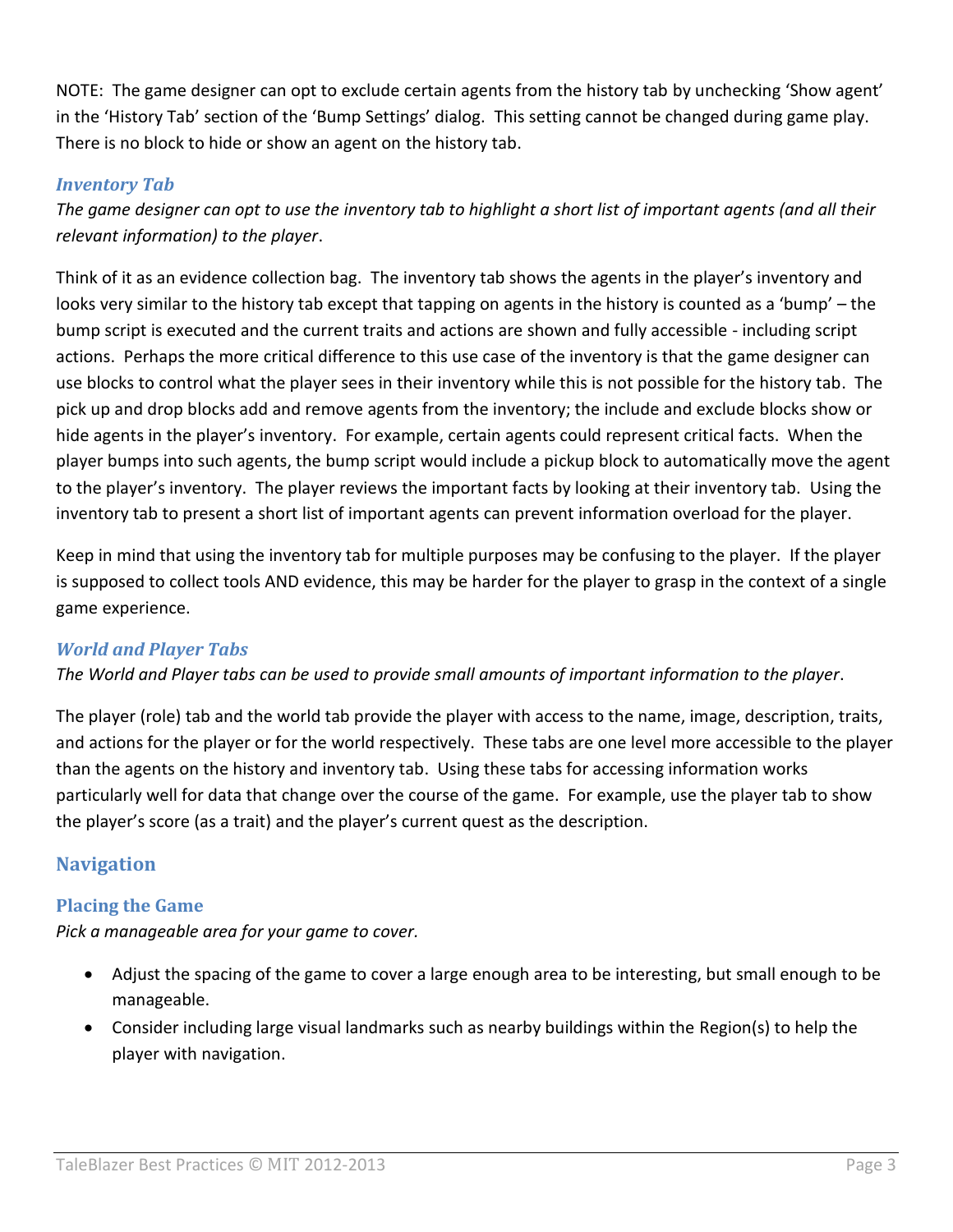### **Placing the Agents**

*Make sure the agents in your game are easily and safely accessible by pedestrians.*

- Make sure the agents are located in safe areas on flat level ground away from stairs, busy roads and bodies of water.
- Whenever possible, make the agents accessible to players in wheelchairs or pushing strollers.
- Avoid placing agents near tall buildings that might interfere with GPS accuracy.
- Test your game early and often to make sure that the agents can be reached easily.
- Make sure that the scale of the game is appropriate to the target audience. Expecting the players to climb a large hill or travel long distances between agents may sabotage the success of the game.
- Don't require the players to backtrack too much. This is usually needlessly frustrating to the players and can sabotage the success of the game.
	- $\circ$  Avoid requiring the player to return to a centralized agent multiple times. Instead, use multiple agents at multiple locations or use the 'move' block to move the important agent to join the player at their own location.
	- o Avoid requiring the player to zigzag back and forth to reach all the agents.
	- $\circ$  Consider sequencing the game to lead the players on the most efficient path.

#### **Custom Map**

*Use a custom map to overcome limitations with the satellite view*. The most common user complaint is difficulty navigating. The default Google maps satellite view is not suitable for a player navigating pedestrian pathways in an unfamiliar location. Instead, include a custom map for your game.

- Start with a satellite map by using the 'Capture Image' button on the Map tab in the editor.
- Once you have captured the map, edit it before uploading it into your game. Use Adobe Photoshop or a freeware alternative such as Paint .NET.
	- $\circ$  Lighten the map and increase the contrast to make the details more visible outdoors
	- $\circ$  Make layers for the buildings and pedestrian pathways and draw them over the map, again using high contrast colors.
	- o Finally, upload the custom map to the Region.
- Test your game by walking around yourself to make sure the details on the custom map are indeed visible while playing the game

### **Narrative/Player Engagement**

*Provide the player with an explicit and specific goal at the beginning of the game to capture their interest and frame their game experience*.

The player's goal should be part of the narrative of the game 'find the lost puppy' instead of being tied to 'your' goals for the player such as 'learn about careers'. A good place to provide the player with the 'overarching' goal or quest would be in the introduction. Alternatively, you can use the description on the Player tab or the 'first' agent for this purpose.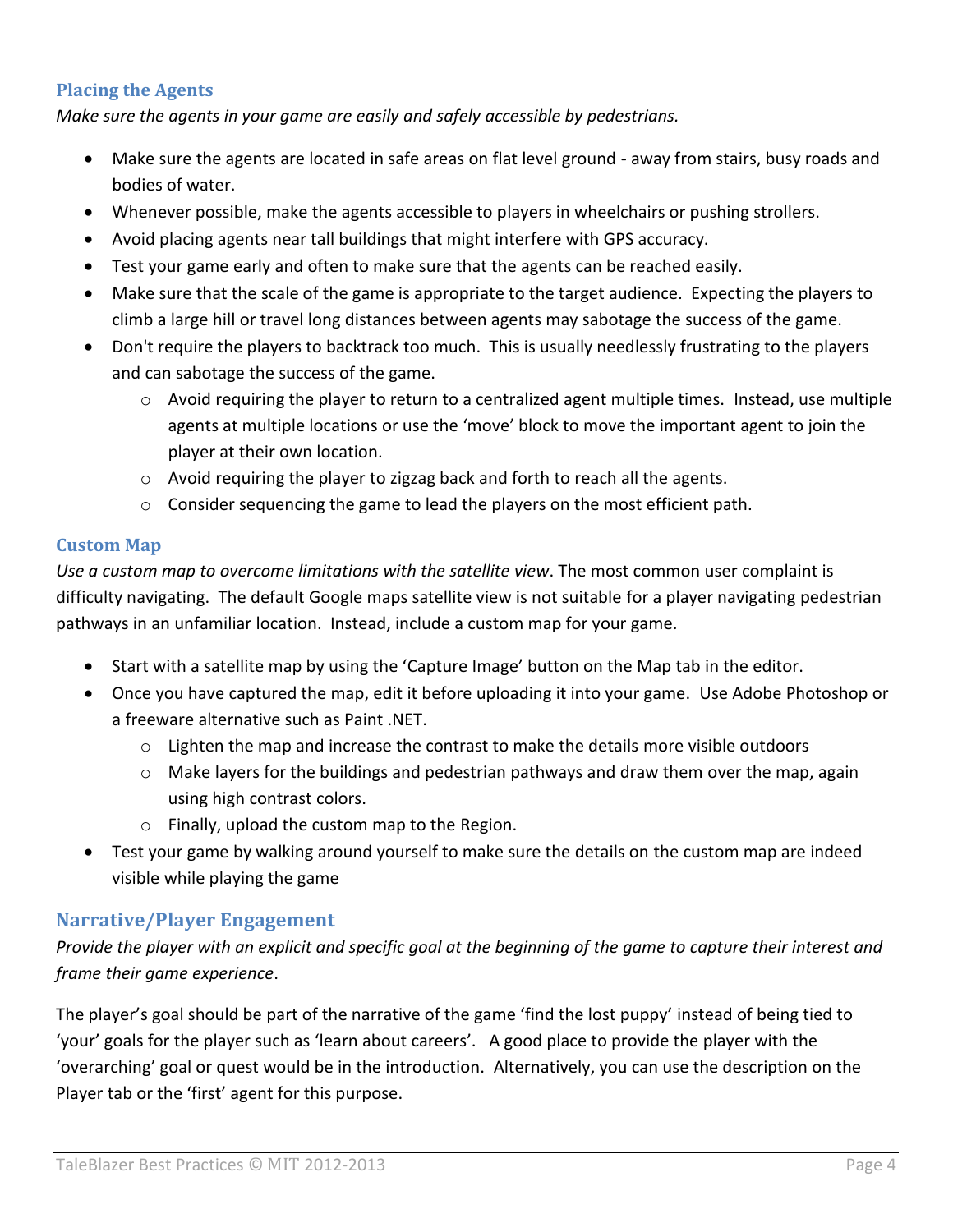### **Sequential Games**

*Consider making parts or the whole game sequential to give you tighter control over unfolding the narrative.* 

To make the game sequential, drag the agents in the agent ribbon to put them in the order the players should encounter them (this is for the designer's ease of use only). Then use the 'accessibility' radio button on the agent page to make sure the first agent is included in the game and all other agents are excluded from the game. Then for each agent, add a bump script with a include block to include the next agent in the game.

## **Game Mechanics**

### **Making Decisions**

*The player's activities and decisions should focus around your goals for the player.* 

Whatever your goals are for the player, you'll want to spend some time planning ways to elicit the learning in your game. Asking the player to make a choice/decision is a great way to prompt the player to think more deeply. The decision points in the game should be aimed at your goals for the player. There are many ways a player can make a decision in a TaleBlazer game.

### *Using an Agent to Ask a Question*

*Ask the player to pick one action among multiple actions on an agent dashboard.*

It's easy for the game designer to add multiple actions to the dashboard. It is more difficult to ensure that the player picks one and only one action. This will be important for games in which decisions are meaningful choices that affect the outcome of the game. Once the player has made a choice, it often makes more sense to let the player experience the outcome of this choice than to allow the player to change their mind. To force the player to make a decision and to prevent them from later changing their mind, do the following:

- Make the game sequential (or at least each 'question' node sequential) so that all agents are excluded at the outset and are only included in the bump script of the previous agent.
- On the agent that will ask the question, set the description of the agent to the question.
- Modify the bump settings for that agent and turn ON 'Allow re-bump'. This allows the player to revisit the agent if they close the agent dashboard without making the choice.
- Add a script action for each choice the player can make (yes/no, true/false, etc).
- Cut the include block for the next agent from the bump script and paste it to the script action for each choice. These may be different agents based on the outcome of the choice your player has made.
- Consider giving the player feedback for each choice by including a 'say' block in each action script. Remember not to give them critical information in the 'say' block as they will not be able to review it.
- Prevent the player from making the other choice(s) by either
	- o Using the hide action blocks in each action script to hide all choices OR
	- o RECOMMENDED
		- Close the agent dashboard by using the switch to tab block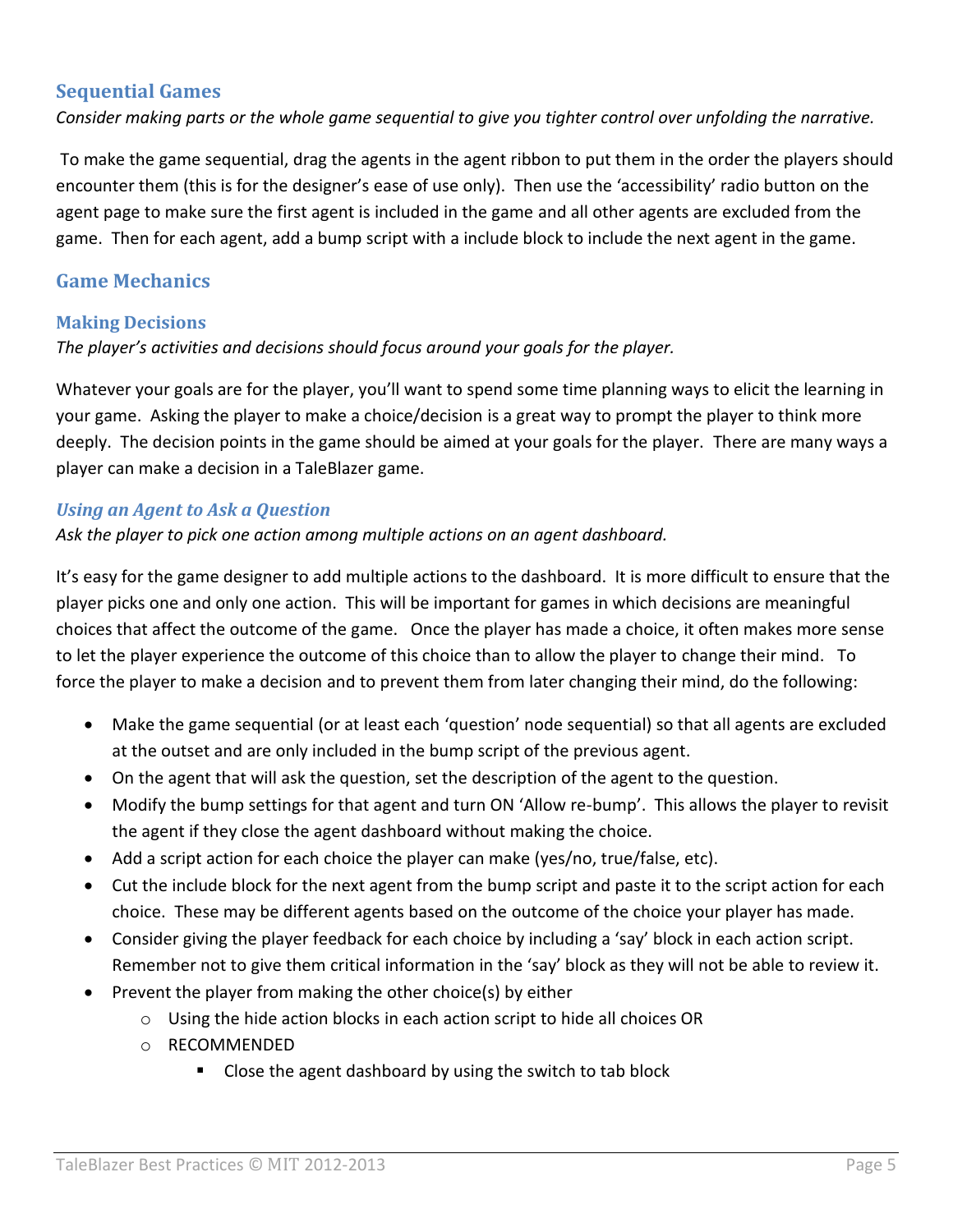**Prevent the player from returning to the question agent by excluding it from the game** (otherwise they will be able to revisit it)

### **Reviewing Decisions**

*Allow your players to review important choices they made.*

You can do this in many ways.

- *Display choices as agent names in the history tab.* Add a block to the choice action script to display the display the choice the player made such as: 'set name of <choice agent> to "You planted a tree at Spot Pond"' – then when the player looks at their history tab, they will see a list of the choices they made.
- *Display choices as agent names in the inventory tab.* Same idea as above, only the game designer can more easily display JUST the choices instead of all the visited agents.
- *Display choices as traits on the player dashboard.* Add the question as a hidden trait for all roles. Once the player makes the choice, set the value of the trait to the choice they made using the 'set trait' block and show the trait on the dashboard using the 'show trait' block.
- *Display choices as actions or descriptions on agents, world or player.* The game designer has tight control over the text on the agent, player, and world dashboards. Depending on the other game mechanics you provide, one of these areas may make more sense for your game.

#### **Inventory as a Choice**

Allowing the player to pick up and drop items using the pickup and drop actions on the agent dashboards means that the player will have the choice on whether or not to have or keep an agent in their inventory. What happens if the player decides not to pick up the agent? Consider using a 'pick up' block to force the object into the player's inventory if this is not really a meaningful choice for the player.

### **Making your Game Easy to Play**

The goal is for the player to think deeply about the game content instead of being frustrated over not knowing how to play the game. Scaffold the player's experience by repeating a pattern of game mechanics and starting the player off with a brief tutorial on how to play your game.

### **Repeating a Pattern**

*Consider using a repeating pattern to help the player master the game mechanics quickly*.

For example, consider chunking the game into 'nodes' of several agents each. For example, the first agent in each node might give the player the challenge, the second agent provides information the player can use to solve the challenge, and the third agent asks the player to make a choice to solve the challenge. Finally the fourth agent can give the player feedback on how they did with the challenge. The first node should include meta instructions as a tutorial (see the section on Tutorials), then include 3 - 5 more nodes for the rest of the game in the main Region.

### **Creating a Tutorial**

*Consider writing a tutorial to scaffold the player's experience.*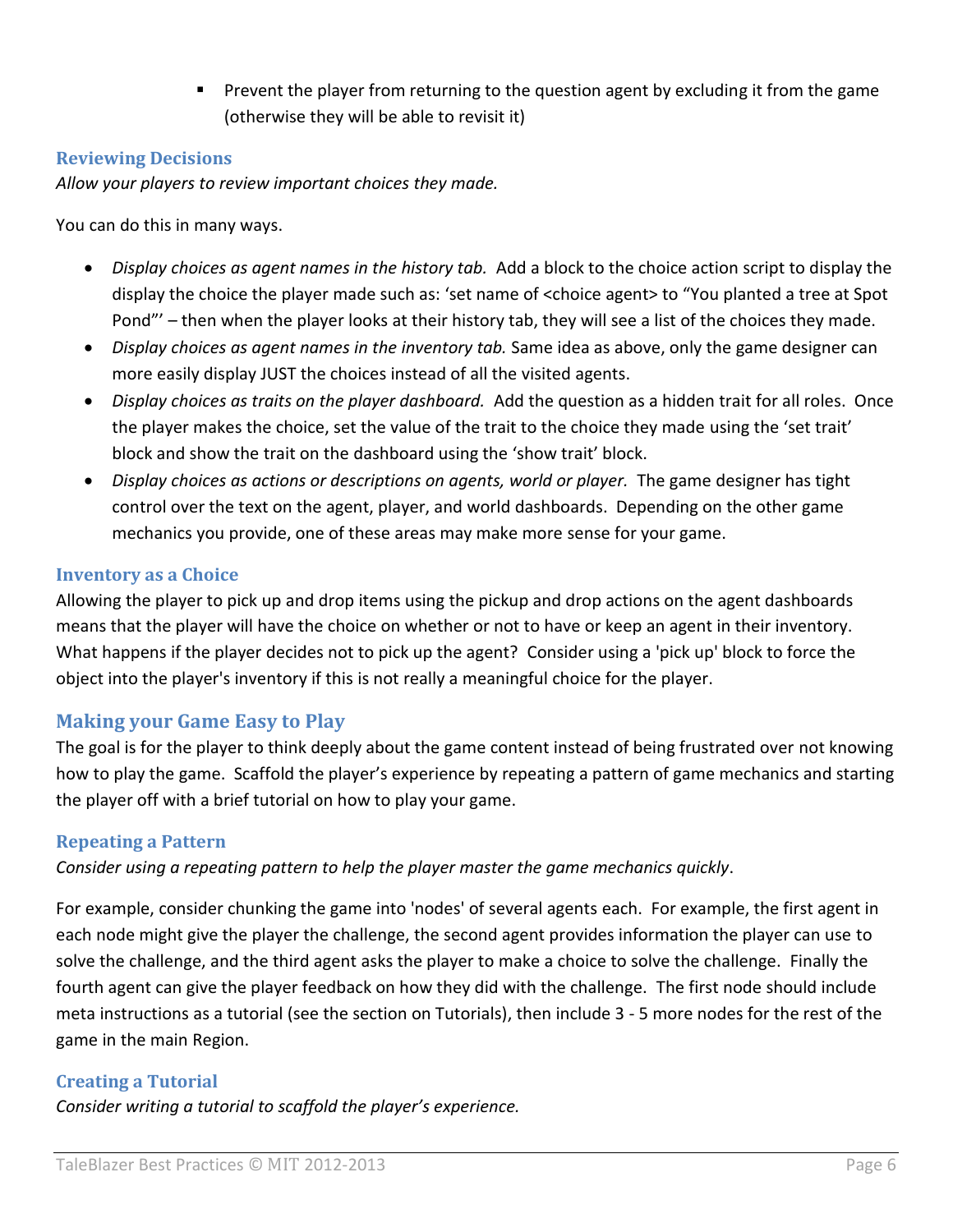The tutorial is played at the outset of the game and provides specific step by step instructions on how begin to play the game. Consider your audience. If there's a chance that the player might be playing their first TaleBlazer game, then at a minimum, the tutorial should scaffold the player on how to:

- Read the map
- Bump an agent
- Switch between tabs

Your tutorial may include additional scaffolding to learn the game mechanics specific to your game. It should be long enough to cover the essentials but otherwise brief. If your game is comprised of several sets of nodes which repeat a pattern, then design the first node to be the easiest and include meta-directions within the agents in this node on how to play your game. Alternatively, you can provide "just in time" tutorial content which scaffolds the player regarding additional game mechanics later in the game.

- Think of the tutorial as the first part of your game. It should be fun and engaging and hook the player from the get-go.
	- o Integrate the tutorial within the game narrative or context.
	- $\circ$  Think of the tutorial as a part of the game with extra help that will no longer be necessary once the player masters the fundamental game play mechanics.
- Don't fall into the trap of too much text. Have your player DO the game mechanic rather than simply telling them how.
- Consider introducing the player to the narrative and initial (or overarching) quest in a \*brief\* introduction.
- Create a 'tutorial' Region.
	- $\circ$  Consider locating the tutorial in a place where staff will be available to help the player.
	- o Make this Region the default Region (where the player begins the game).
	- o This Region should have a custom map (see above).
	- o Before uploading the custom map image, add two layers:
		- A text layer with a text box instructing the player to walk to the first agent.
		- A layer containing an arrow from the text box to the first agent's location.
		- **Separating these layers from the map and from each other allows for ease of** modification should the need arise (for example if you choose to move the location of the first agent).
	- $\circ$  Either make the map tab first or use the 'Switch to map tab' block in a 'When game starts' script to make sure that the map shows first.
- Include 'meta' instructions on the agents in the tutorial Region to tell the player what to do to play the game. For example, in the description of the first agent, include the text: 'Tap the Back button to return to the map' (author's note – the text on this specific button may change to 'OK' in an upcoming build of the mobile)
- Introduce the game mechanics one at a time. Consider hiding all the tabs except the Map and the Game tabs when the game starts and then showing additional tabs one at a time to introduce them.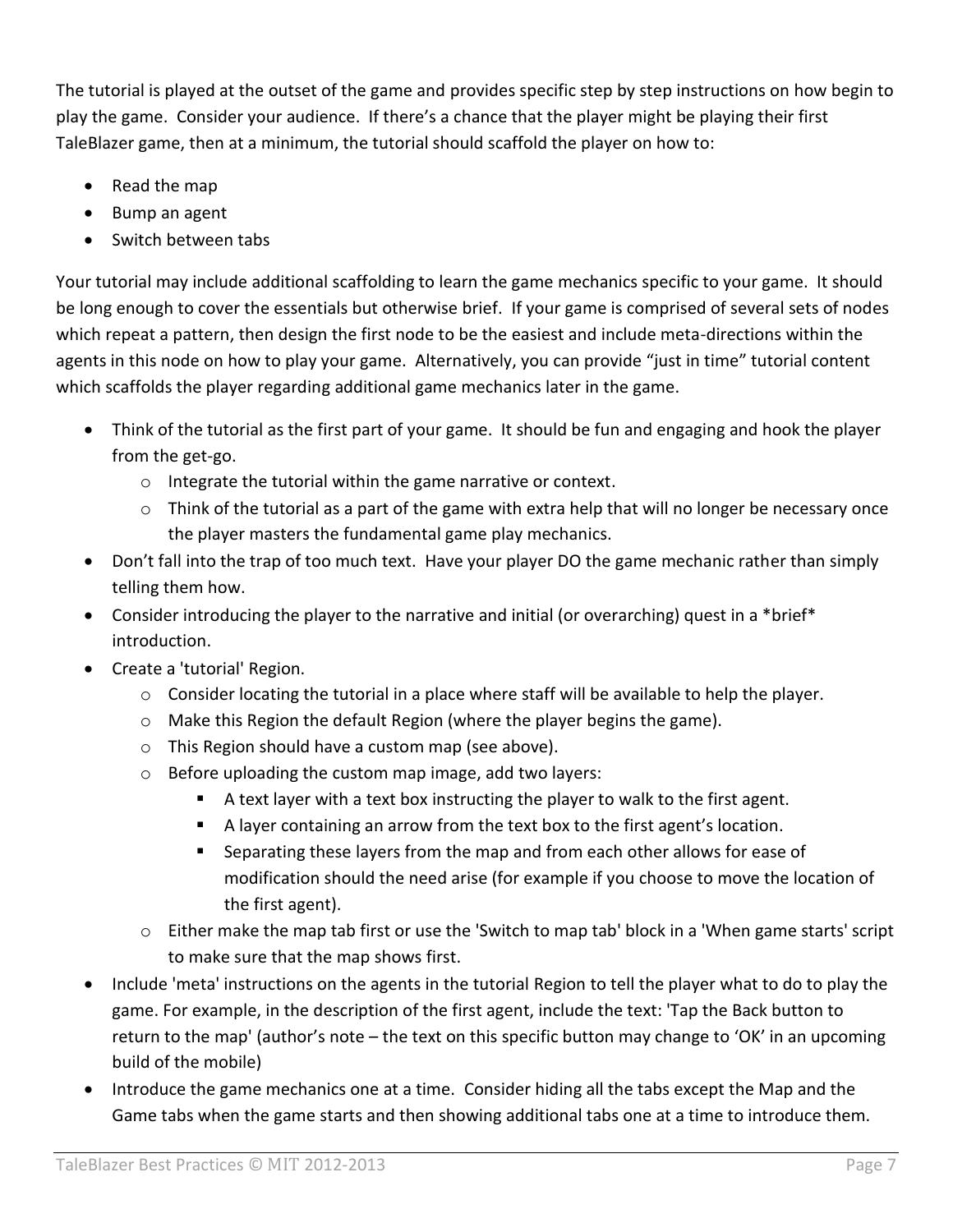## **Ending the Game**

Coming soon!

## **Testing the Game**

#### **Before Testing with Others**

*Check for obvious errors before asking others to test your game.*

Glaring errors can be distracting to your testers. Before you ask others to help, put your best foot forward.

- Grammar
- Placement of agents make sure all agents are accessible to pedestrians or your testers will not be able to complete the game.
- Game Debugging does the game do what you expect it to do?

#### **What to test**

### *Playability Issues*

- Did the players figure out what they were supposed to do in an acceptable amount of time?
- reading level/quantity is the amount of reading and the reading level appropriate for the target audience?
- A/V were the players able to hear the audio (if any)? Was the player able to make out the images in the game?
- glitches were there problems with the game? with the software? with the location? with the hardware (GPS/battery/etc)

### *Logistical Issues*

- length (time/distance-wise) is the game length too long/too short/just right? Is the amount of walking too much/too little/just right?
- density are the agents too spread out/too concentrated/just right?
- real world are there opportunities/encouragement for the players to observe or interact with the real world? do the players interact with the real world?
- conclusion does the player know when the game ends?

### *Engagement*

- appeal did the player enjoy the experience?
- narrative engaging? too babyish? too sophisticated?
- agents engaging? too babyish? too sophisticated?
- roles (if any) did the player enjoy picking a role? Did they enjoy playing that role?
- game complexity is the complexity of the game play appropriate for the target audience? (too hard/too easy/just right)?
- images/videos did the player like the images and/or videos in the game?